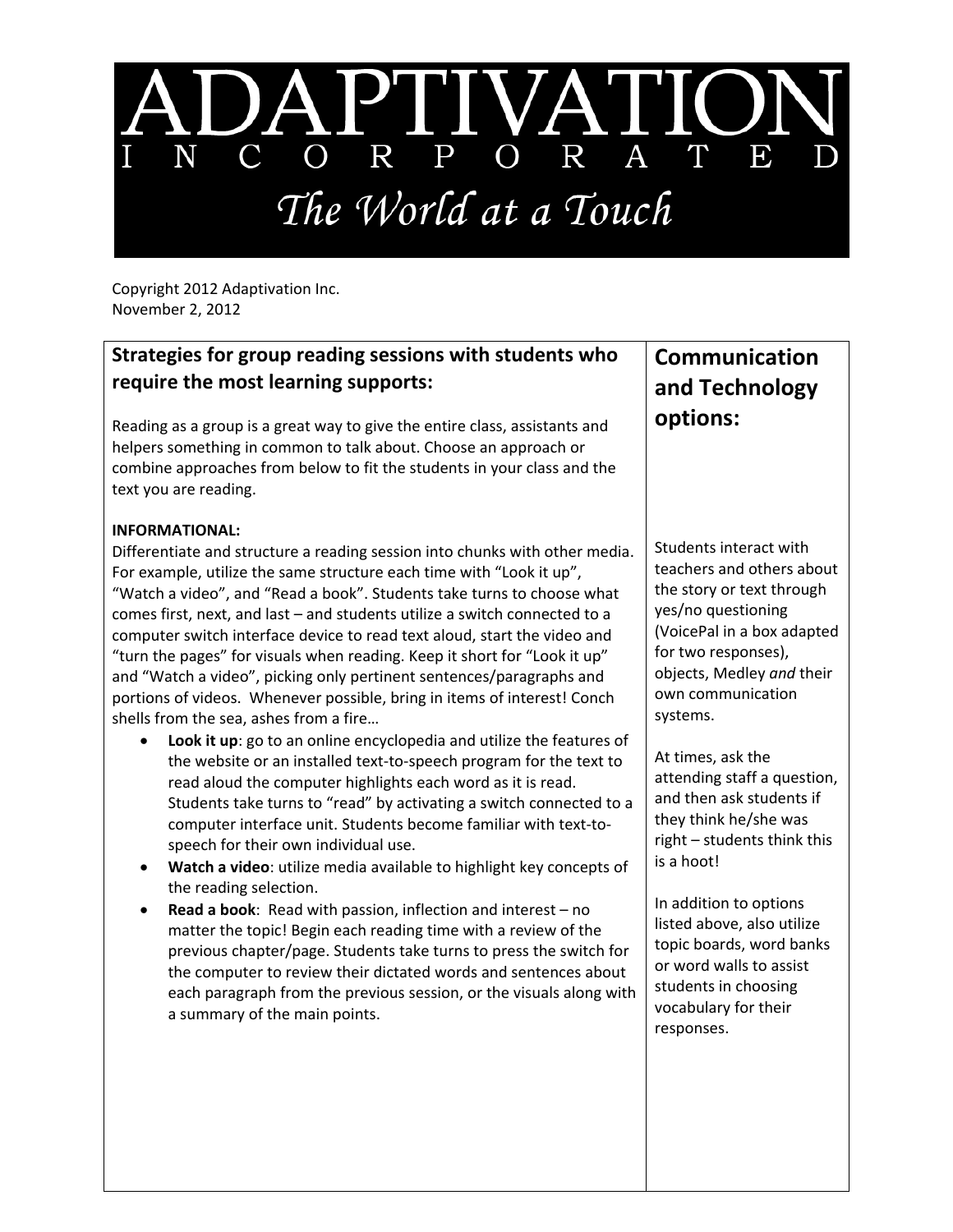## **LITERATURE:**

Lo: Prepare photos or visuals to represent concepts as you read. Skim through the chapter and underline words representing key concepts, and find a visual for each one. Present your visuals with PowerPoint or Intellitools Classroom Suite, and project onto a SmartBoard or screen using a computer projector. It works well to have at least one visual per page, so students take turns to "turn the page" with a switch and a computer switch interface. The underlined words are also your cues to have students activate the switch for visual and page turns. Students with severe cognitive, attention or behavioral issues require a visual for each concept. If showing pictures from the book, show each individual student allowing time for visual processing as needed. Be creative and use Microsoft Word photos as one resource for computer visuals, for example to find a person to represent a character in the story.

Hi: Read a paragraph and ask students to tell in their own words what happened or the main point of the paragraph. Type student words in SymWriter, projected so that all students can watch the progress of their words appearing with visuals on the screen. Students take turns and also point out anything that needs to be added. Set SymWriter to read each word, and then each sentence as completed. Change symbols to the proper meaning whenever possible. Leave students with the question "what do you think will happen in the next chapter/page?", or pick a fun trivia question which will be answered when reading the next chapter/page. Label chapters/pages and save the file. If you label parts of the text as you go, students are also learning terms such as chapter, scene, or stanza.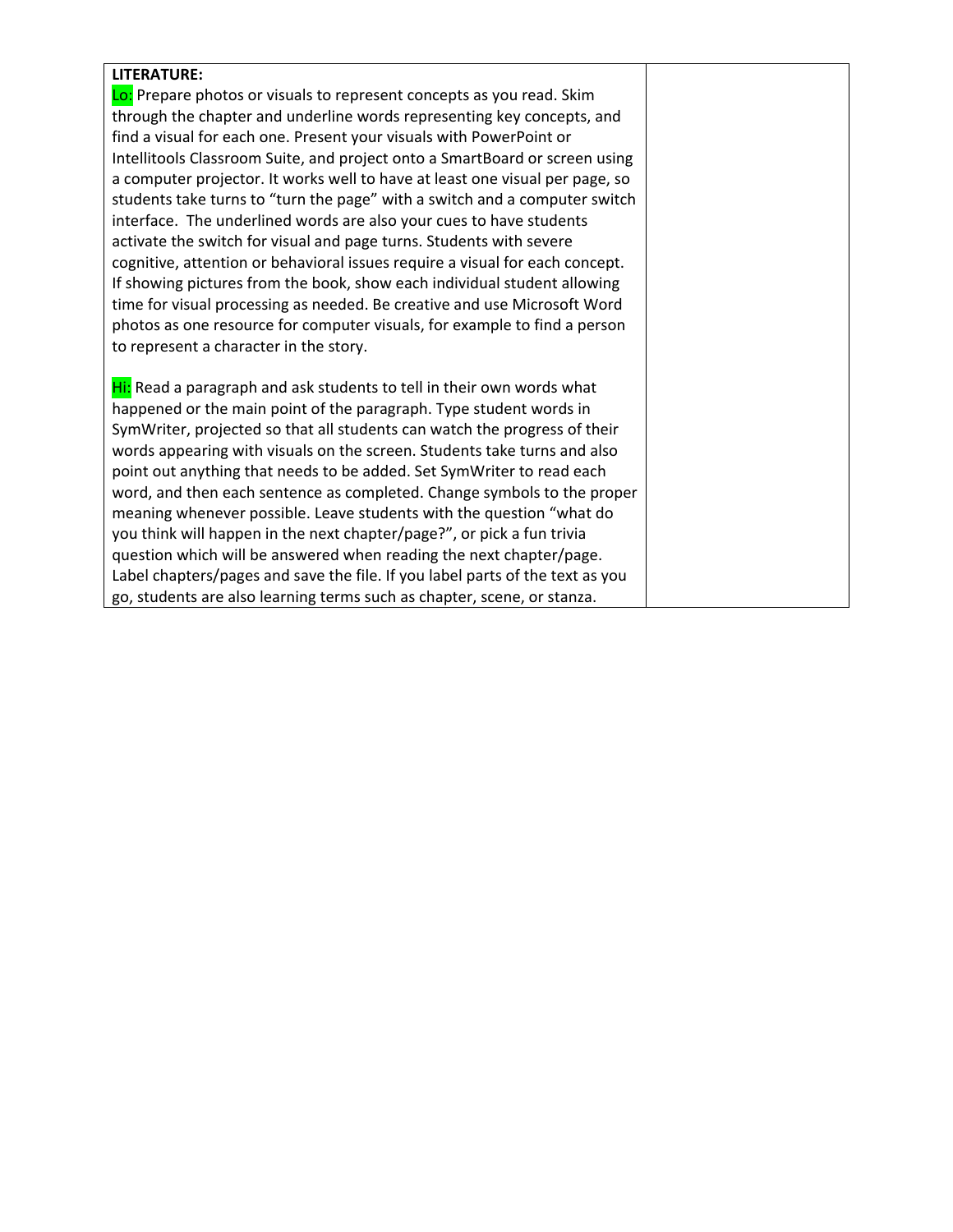| <b>Common Core: Speaking &amp; Listening Standards K-5</b>                |                                           |
|---------------------------------------------------------------------------|-------------------------------------------|
| Kind (& 1 <sup>st</sup> Grade) / Comprehension & Collaboration, #2        |                                           |
| Ask/answer questions about key details of information presented           |                                           |
| orally or through other media.                                            |                                           |
| <b>Choose answer from two choices</b>                                     |                                           |
| - Choose answer from multiple choices                                     |                                           |
| <b>Ask questions</b>                                                      |                                           |
| <b>Pumpkin pumpkin</b> , by Jeanne Titherington                           |                                           |
| Questions:                                                                |                                           |
| 1. Into what did Jamie plant the seed?                                    |                                           |
| 2. What did Jamie see first: A flower, sprout or plant?                   |                                           |
| 3. Jamie made holes in the pumpkin that looked like what? What did you    |                                           |
| see that made you think it was a face?                                    |                                           |
| 4. After the plant is growing, the pumpkin grows out of what plant part?  |                                           |
| Lo                                                                        | Retell the story with the                 |
| Find the pumpkin                                                          | Sequencer and                             |
| Pumpkins of different sizes                                               | appropriate access switch.                |
| Orange (fruit)                                                            | It's fun with a squeezable                |
| Big, bigger, biggest / small, medium, large / grew, pick                  | pumpkin on a pneumatic                    |
|                                                                           | switch plugged into the                   |
| Hi                                                                        | Sequencer!                                |
| Question: After the plant is growing, the pumpkin grows out of what plant |                                           |
| part?                                                                     | Lo: Place fake food items                 |
| Answer choices: Seed, sprout, plant, flower, pumpkin, pulp, Tell me more  | on top of Pal Pad                         |
| about , I don't know                                                      | switches, or make the                     |
|                                                                           | actual object into a switch               |
| <b>Additional activities:</b>                                             | using taction pads. Plug                  |
| Retell the story                                                          | the Pal Pads or Taction                   |
| Sequence the story utilizing pictures or objects.                         | Pads into a VoicePal 8, 8K                |
|                                                                           | or Medley. Additional                     |
| Vocabulary:                                                               | options: photos or picture                |
| Pumpkin                                                                   | symbols, depending upon                   |
| Sprout                                                                    | the student's level of                    |
| Plant                                                                     | communication.                            |
| Pulp w/seed things                                                        |                                           |
| Seeds<br>Flower                                                           | Hi: Utilize a Medley with a               |
| More                                                                      | grid with just words, or                  |
| I don't know                                                              | words with picture<br>symbols. Expand the |
|                                                                           | keyboard with PalPad                      |
|                                                                           | switches for alternate                    |
|                                                                           | access, using real or                     |
|                                                                           | replica objects, photos or                |
|                                                                           | images for the vocabulary                 |
|                                                                           | and to sequence the                       |
|                                                                           | story.                                    |
|                                                                           |                                           |
|                                                                           |                                           |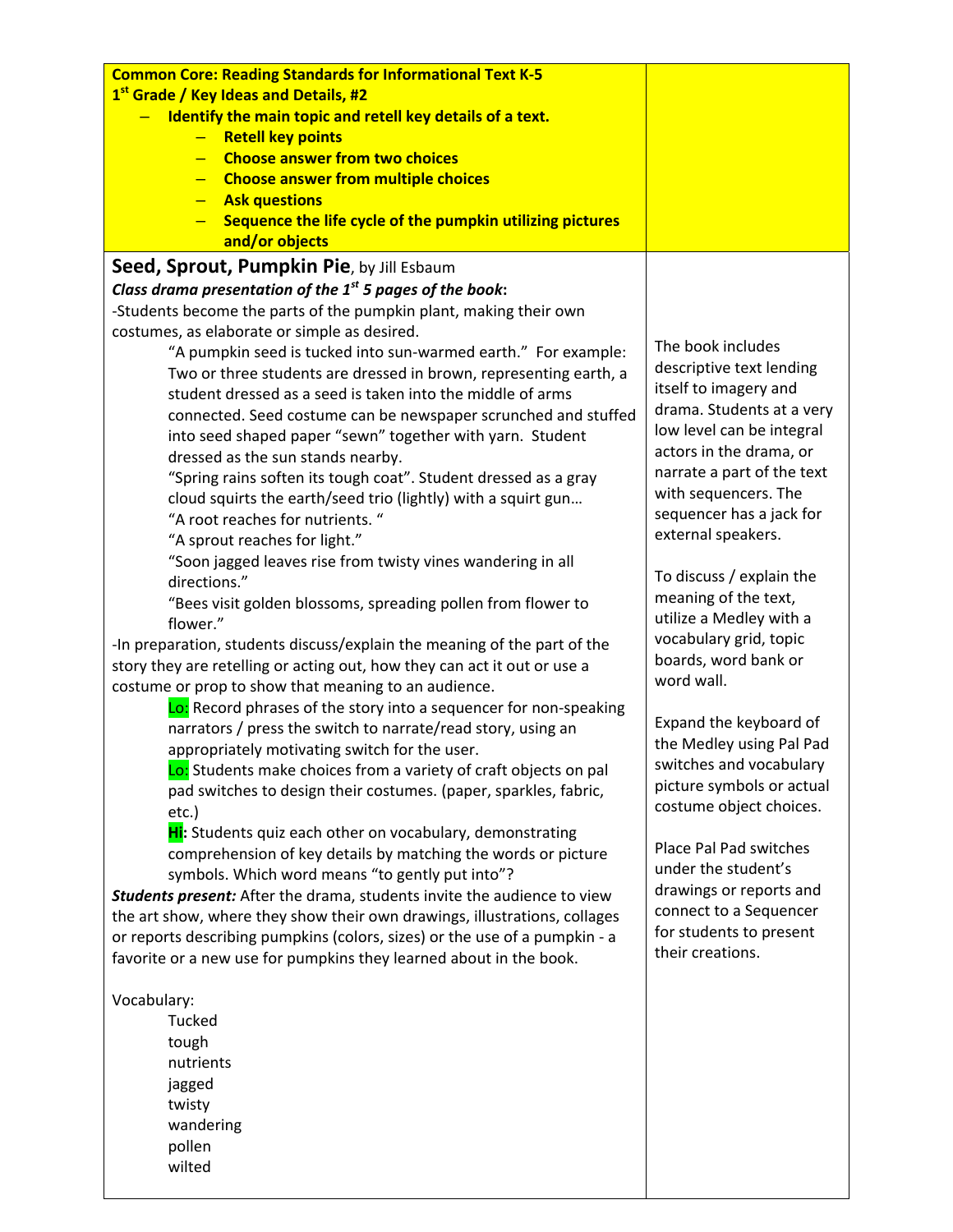| <b>Common Core: Reading Standards for Informational Text K-5</b><br>2 <sup>nd</sup> (& 3 <sup>rd</sup> Grade) / Integration of Knowledge and Ideas, #9<br>Compare and contrast the most important points (3 <sup>rd</sup> Gr -and key<br>details) presented in two texts on the same topic.<br>- Choose answer from two choices<br><b>Choose answer from multiple choices</b><br>Sequence the life cycle of the pumpkin utilizing pictures<br>and/or objects<br>Retell the text "Life Cycle of a Pumpkin" with a sequencer<br>(each picture has a summary piece)                                                                                                                                                                                                                                                                                                                                                                                                                                                                                                                                                                                                                                                                                                                                                                                                                                                                                         |                                                                                                                                                                                            |
|----------------------------------------------------------------------------------------------------------------------------------------------------------------------------------------------------------------------------------------------------------------------------------------------------------------------------------------------------------------------------------------------------------------------------------------------------------------------------------------------------------------------------------------------------------------------------------------------------------------------------------------------------------------------------------------------------------------------------------------------------------------------------------------------------------------------------------------------------------------------------------------------------------------------------------------------------------------------------------------------------------------------------------------------------------------------------------------------------------------------------------------------------------------------------------------------------------------------------------------------------------------------------------------------------------------------------------------------------------------------------------------------------------------------------------------------------------|--------------------------------------------------------------------------------------------------------------------------------------------------------------------------------------------|
| Life Cycle of a Pumpkin, by Ron Fridell and Patricia Walsh<br>$(2001, 2009 - 32$ pages)<br>Pumpkin Circle, by George Levenson and Shmuel Thaler<br>$(1999 -$ unpaged $[37])$<br>Prerequisite: prior to book report day, all students have read or looked at<br>the book individually.<br>On Book Report Day the book is read aloud to the students, and then<br>students complete their book reports.                                                                                                                                                                                                                                                                                                                                                                                                                                                                                                                                                                                                                                                                                                                                                                                                                                                                                                                                                                                                                                                    |                                                                                                                                                                                            |
| Lo: Students pick symbols from two choices representing the most<br>important points (and key details) of the book.<br>Hi: Students pick symbols from multiple choices representing the most<br>important points (and key details) of the book.<br>After students individually complete both book reports, the teacher<br>facilitates a group activity where all students give input from their book<br>reports to complete a simple Venn Diagram - bringing all student ideas into<br>one presentation. Discuss the main idea and most important points (and<br>key details) of each book, moving picture symbols into the circle for each<br>title. Then look for picture symbols that are in both book circles, and move<br>those symbols to the overlapping circle area, the part representing things<br>that are the "same" for both books. After all things the same are<br>discovered, the picture symbols remaining in the individual circles are then<br>things that are "different".<br>Compare and Contrast the two texts:<br>What is the main idea of each book?<br>What are the most important points $(3^{rd}$ – and key details) of each<br>book?<br>How are the two books the same? What do both books tell us<br>about? How do you know? (page number of text evidence)<br>How are the two books different?<br>Which book did you like the best? Why?<br>Graph the results and post along with the Venn Diagram<br>poster presentation. | Students fill out their<br>book reports using a VP8<br>or Medley with two<br>choices or multiple<br>choices and expanded<br>keyboards using Pal Pad<br>switches as needed.<br>Venn Diagran |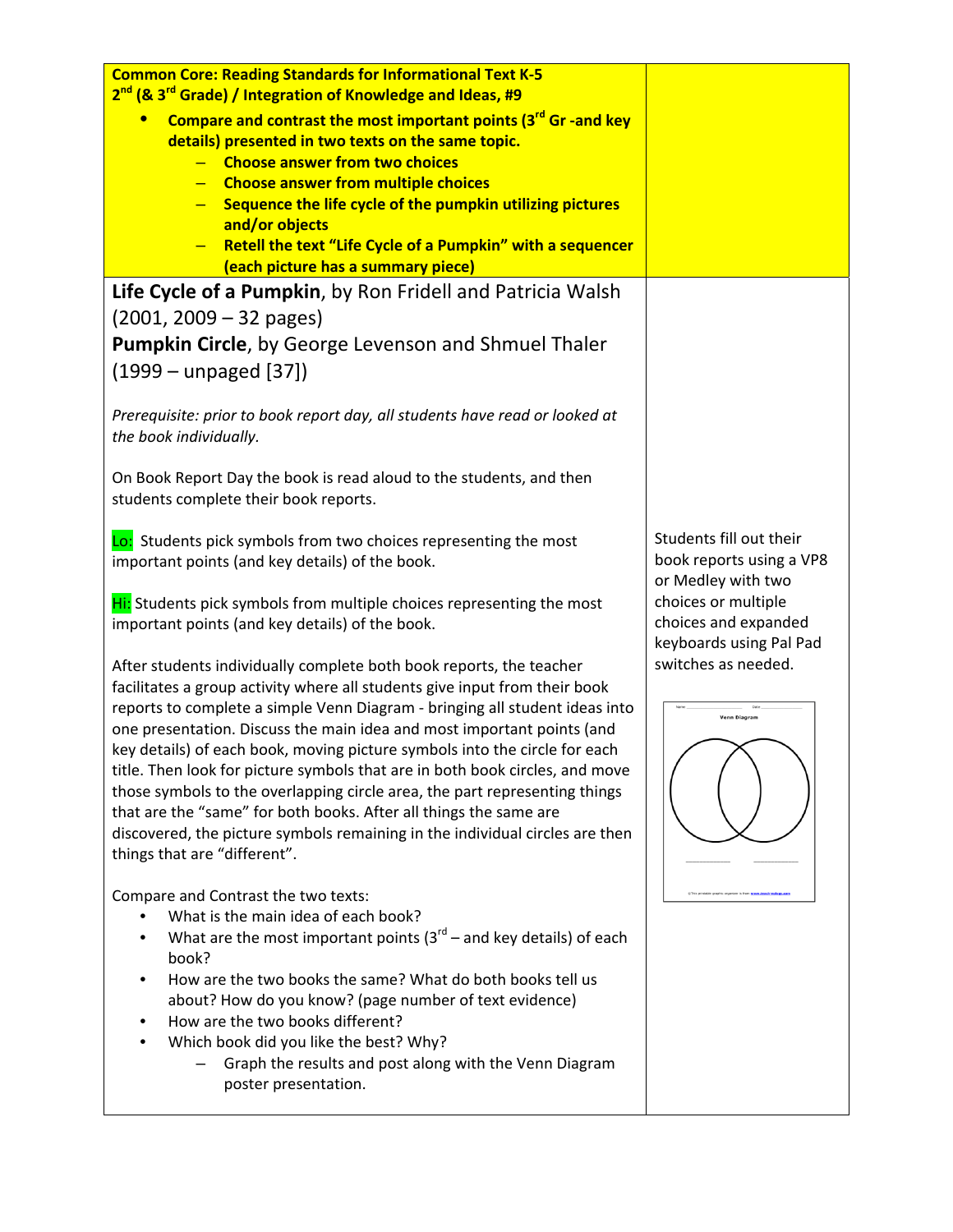| <b>Common Core: Reading Standards for Literature K-5</b>                                                                                    |                                                                                                        |
|---------------------------------------------------------------------------------------------------------------------------------------------|--------------------------------------------------------------------------------------------------------|
| 3 <sup>rd</sup> Grade / Key Ideas and Details, #3                                                                                           |                                                                                                        |
| Describe characters in a story (E.g. their traits, motivations, or<br>$\bullet$                                                             |                                                                                                        |
| feelings) and explain how their actions contribute to the                                                                                   |                                                                                                        |
| sequence of events.                                                                                                                         |                                                                                                        |
| - Choose answer from two choices                                                                                                            |                                                                                                        |
| - Choose answer from multiple choices                                                                                                       |                                                                                                        |
| <b>Review character traits for Caleb, Anna, Papa and Sarah</b>                                                                              |                                                                                                        |
| Sarah, Plain and Tall, by Patricia MacLachlan                                                                                               | Whenever possible, bring<br>in items of interest, such                                                 |
| Utilize "Strategies for group reading sessions with students who require the<br>most learning supports".                                    | as sea conch shells, ashes<br>from a fire, a turnip<br>(Maggie had hair the color<br>of turnips), etc. |
| Create a graphic poster of each character, and place picture symbols                                                                        |                                                                                                        |
| representing their traits, motivations and feelings onto the poster, adding                                                                 | Students interact with                                                                                 |
| to the poster as character traits are discovered while reading. Pal Pads                                                                    | teachers and others about                                                                              |
| inserted into overlay pockets behind the words or symbols and connected<br>to a VP8, VP8K or Medley make the poster interactive for review. | the story or text through<br>yes/no questioning                                                        |
| Lo: Students choose a character to present to their classmates, choosing<br>one or two characteristics to point out.                        | (VoicePal in a box adapted<br>for two responses),                                                      |
| Lo: The student identifies traits, feelings and motivations of a chosen                                                                     | objects, VP8K or Medley,                                                                               |
| character, each time picking from two choices, and then identifies from                                                                     | expanded keyboard, word                                                                                |
| two choices what happened in the story because of that character's                                                                          | banks, word walls and                                                                                  |
| actions. Additional communication options: "I don't know", "Tell me more                                                                    | their own communication                                                                                |
| about"                                                                                                                                      | systems.                                                                                               |
| Hi: Given the traits, feelings or motivations of characters in the story,                                                                   |                                                                                                        |
| students identify and match them to the appropriate character. Students                                                                     | Program a Medley with                                                                                  |
| then answer questions pertaining to what happened in the story because                                                                      | the following character                                                                                |
| of those character's actions using their own words.                                                                                         | names and phrases.<br>Students identify which                                                          |
|                                                                                                                                             | character exhibits given                                                                               |
| Sarah:                                                                                                                                      | traits, motivations or                                                                                 |
| Is not mild mannered (which is different from the mild-mannered<br>Clark Kent in Superman)                                                  | feelings.                                                                                              |
| Misses the sea                                                                                                                              | Character names and                                                                                    |
| This makes the children think she will not stay                                                                                             | phrases:                                                                                               |
| Caleb:                                                                                                                                      | Hear it again<br>$\bullet$                                                                             |
| Loves to sing<br>-<br>Is afraid of mothers leaving<br>—                                                                                     | Still thinking<br>$\bullet$                                                                            |
| Thinks he is too pesky                                                                                                                      | I don't know<br>$\bullet$                                                                              |
| Which makes him think that Sarah is leaving because he is too                                                                               | Final answer                                                                                           |
| pesky                                                                                                                                       | Sarah                                                                                                  |
| Anna:                                                                                                                                       | Caleb                                                                                                  |
| Finds it hard to trust Sarah<br>$\qquad \qquad$                                                                                             | Anna                                                                                                   |
| Cries at night with nightmares                                                                                                              | Papa                                                                                                   |
| Papa not talking about her mother keeps her from dealing with her                                                                           |                                                                                                        |
| feelings, and she has nightmares                                                                                                            |                                                                                                        |
| Papa:                                                                                                                                       |                                                                                                        |
| Hard working                                                                                                                                |                                                                                                        |
| Feels guilty that his first wife died in childbirth<br>—                                                                                    |                                                                                                        |
| This guilt causes him to get angry when things are brought out that<br>—<br>belonged to his wife                                            |                                                                                                        |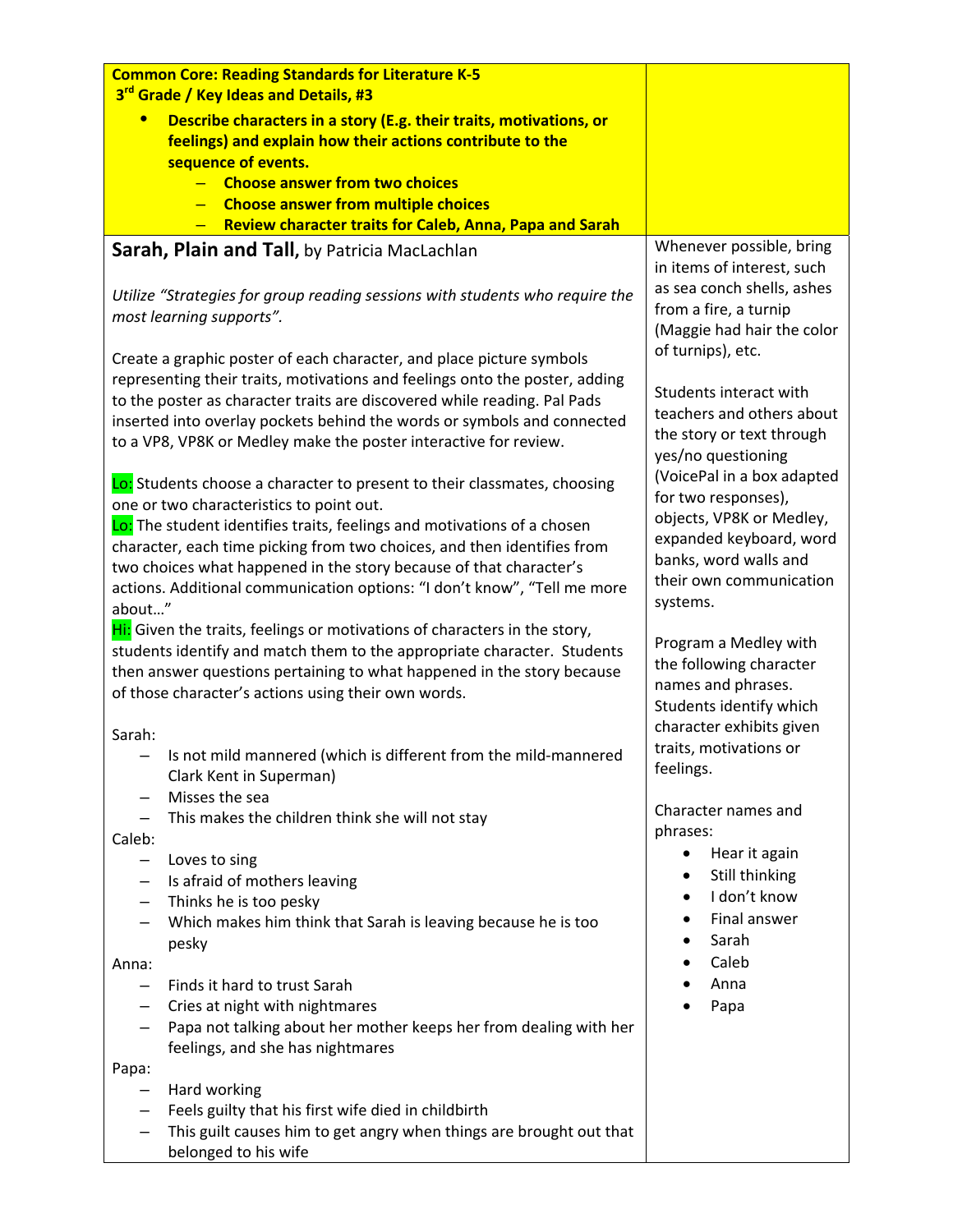| <b>Common Core: Reading Standards for Literature K-5</b><br>4 <sup>th</sup> & 5 <sup>th</sup> Grade / Craft & Structure, #4                                                                                                                                                                                                                                                                                                                    |                                                                                                                      |
|------------------------------------------------------------------------------------------------------------------------------------------------------------------------------------------------------------------------------------------------------------------------------------------------------------------------------------------------------------------------------------------------------------------------------------------------|----------------------------------------------------------------------------------------------------------------------|
| $\bullet$<br>Determine the meaning of words and phrases as they are used in<br>a text<br>$-$ (4 <sup>th</sup> grade) including those that allude to significant<br>characters found in mythology (e.g., Herculean).<br>(5 <sup>th</sup> grade) including figurative language such as similes<br>$\overline{\phantom{0}}$<br>and metaphors.<br><b>Choose answer from two choices</b><br><b>Choose answer from multiple choices</b><br>$\bullet$ |                                                                                                                      |
| <b>Holes, by Louis Sachar</b>                                                                                                                                                                                                                                                                                                                                                                                                                  |                                                                                                                      |
| Utilize "strategies for group reading sessions with students who require the<br>most learning supports", as listed above.                                                                                                                                                                                                                                                                                                                      |                                                                                                                      |
| What do these words mean? Shallow beauty, wreck room, sweet feet,<br>fingers like magnets, heart had hardened, mental snapshot, blazing heat.<br>Students also have expressive options such as, final answer, read the text, I<br>don't know, etc.                                                                                                                                                                                             | Utilize a Voice Pal 8 with<br>two Pal Pad switches for<br>two choice answers.                                        |
| Lo: Given two choices of word combinations from the text, students<br>choose the word combination that matches the meaning.<br>For example: "Which words mean "pretty on the outside, but not so nice<br>on the inside?" (shallow beauty)                                                                                                                                                                                                      | Utilize a Medley with<br>keypad or expanded<br>keypad utilizing multiple<br>switches for multiple<br>choice answers. |
| Hi: Student chooses from multiple choices of word combinations to<br>identify the words that match the meaning.<br>For example: Which words mean "everything is broken in this area?"<br>(wreck room)                                                                                                                                                                                                                                          | The ProxPad is an option<br>for students to access<br>phrases and their<br>meanings for an                           |
| <b>Figurative Language Question:</b>                                                                                                                                                                                                                                                                                                                                                                                                           | independent matching<br>activity.                                                                                    |
| Stanley's "heart had hardened as well" as his muscles. This doesn't mean<br>that his heart muscles are harder, it means he isn't going out of his way to<br>be kind to people. What did Stanley say to Zero in chapter 18 that was a<br>sign of a "hard" heart? (resourceroom.net)                                                                                                                                                             | Student activates the<br>communication device to<br>hear the question as                                             |
| Lo: Choose an answer from two or three choices.                                                                                                                                                                                                                                                                                                                                                                                                | printed with SymWriter,<br>and chooses an answer                                                                     |
| Hi: Given a word bank of picture symbols or using their own words,<br>students identify the meanings of words and phrases from the text and<br>answer related questions.                                                                                                                                                                                                                                                                       | from two or more choices.                                                                                            |
|                                                                                                                                                                                                                                                                                                                                                                                                                                                |                                                                                                                      |